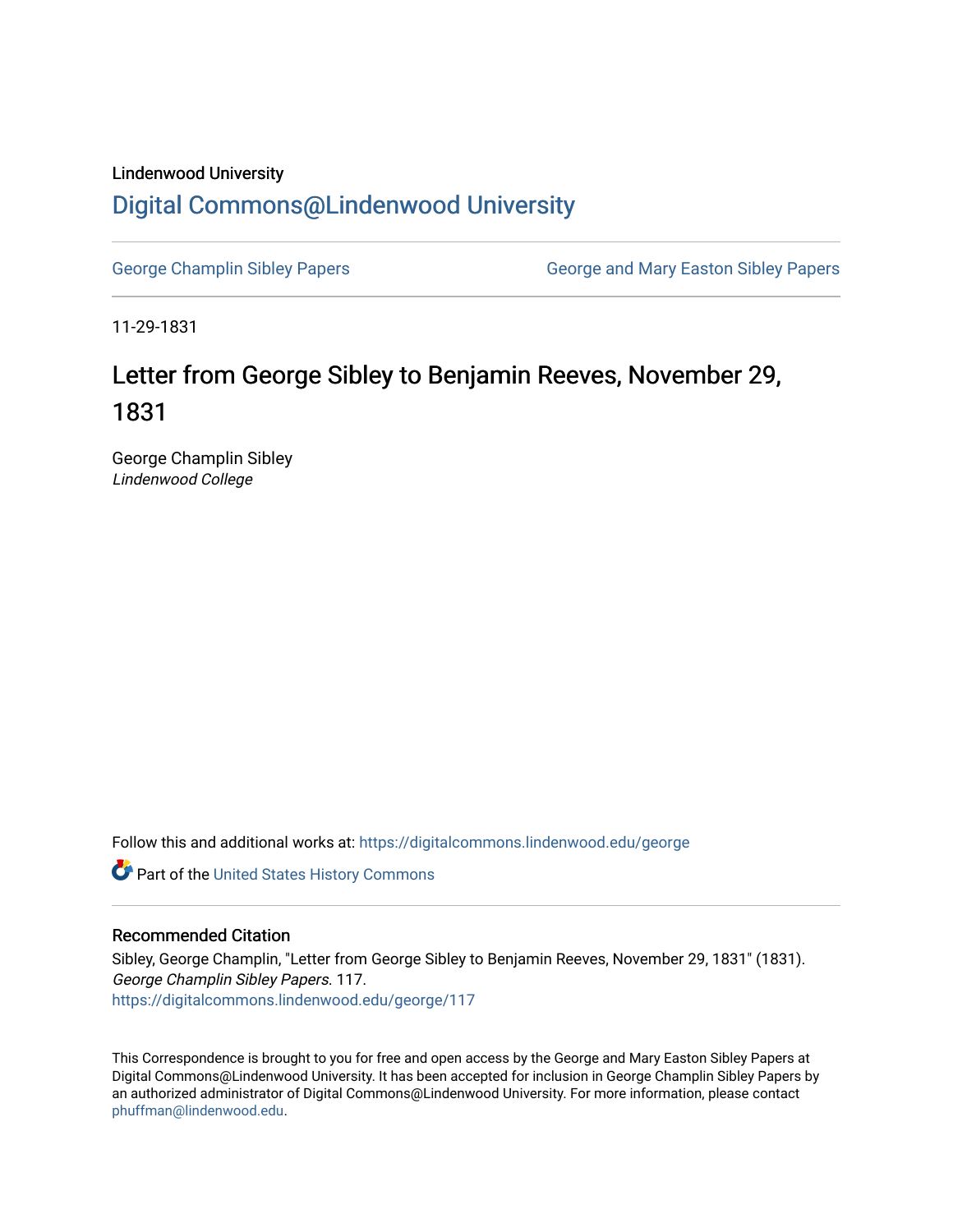## Linden Wood Novem.  $29<sup>th</sup>$ . 1831.

Dear Sir.

Your fav. of the 25.<sup>th</sup> (enclosing some vouchers) was yesterday handed me by Mr. C. Reeves - I was Sorry that his haste to return to the Boat deprived us of the pleasure of his company longer than only a few minutes. –

For Some time past, I have been Suspended in my preparations of the Accts. of our late Commis<sup>rs</sup>., Papers that I had written for to Illinois. S. Louis County, S. Fayette County, Jackson County, and other places, came in Slowly – All have been received now except those that you are to Send to \_\_\_

1t. your Acct. +Certificate for Services –––\$ 3 600:00. 2.d your Acct. for incidental +Contingent disbursements, with Oath +c - . - - . - - - - - 530.00

=

 3d. Your Acct. +Certificate of Property Sold  $(Horses, Mules, Waggons +.) - - - - - - 688.35.$ 

And the Acct. +Rec. of Andrew Carson When I receive the above named, and the Power of Atty. I believe I Shall be in complete readiness to present our Acct. to the proper Officer at Washington for Settle= -ment, backed in all respects + at all points, by good and Sufficient Vouchers – As good, = as complete at any rate, as it is possible to obtain, or can with reason be demanded – I do not wish to leave home 'till all is thus complete, and Shall therefore wait for the papers you are yet to Send me, before I pack up for the journey  $-$  on the 5<sup>th</sup> of October I wrote to Mr. Hagner to apprise him of the arrangement we had made, and I therein informed him that "I Shall "be in Washington in January", + that "I am very confident "that the Settlement of our Accounts will be accomplished "without difficulty" **––** My expectation has been, to set out from home on this journey about Christmas. I cannot leave home Sooner, without much incon=

[Begin new page. I do not usually record the changes between pages, but due to the strange formatting of quotation marks in the previous paragraph and the listing of money which is formatted in a certain way in the photocopy that I am using to create this transcription, I am formatting this copy so that line breaks correspond with the line breaks in the photocopy of the original.]